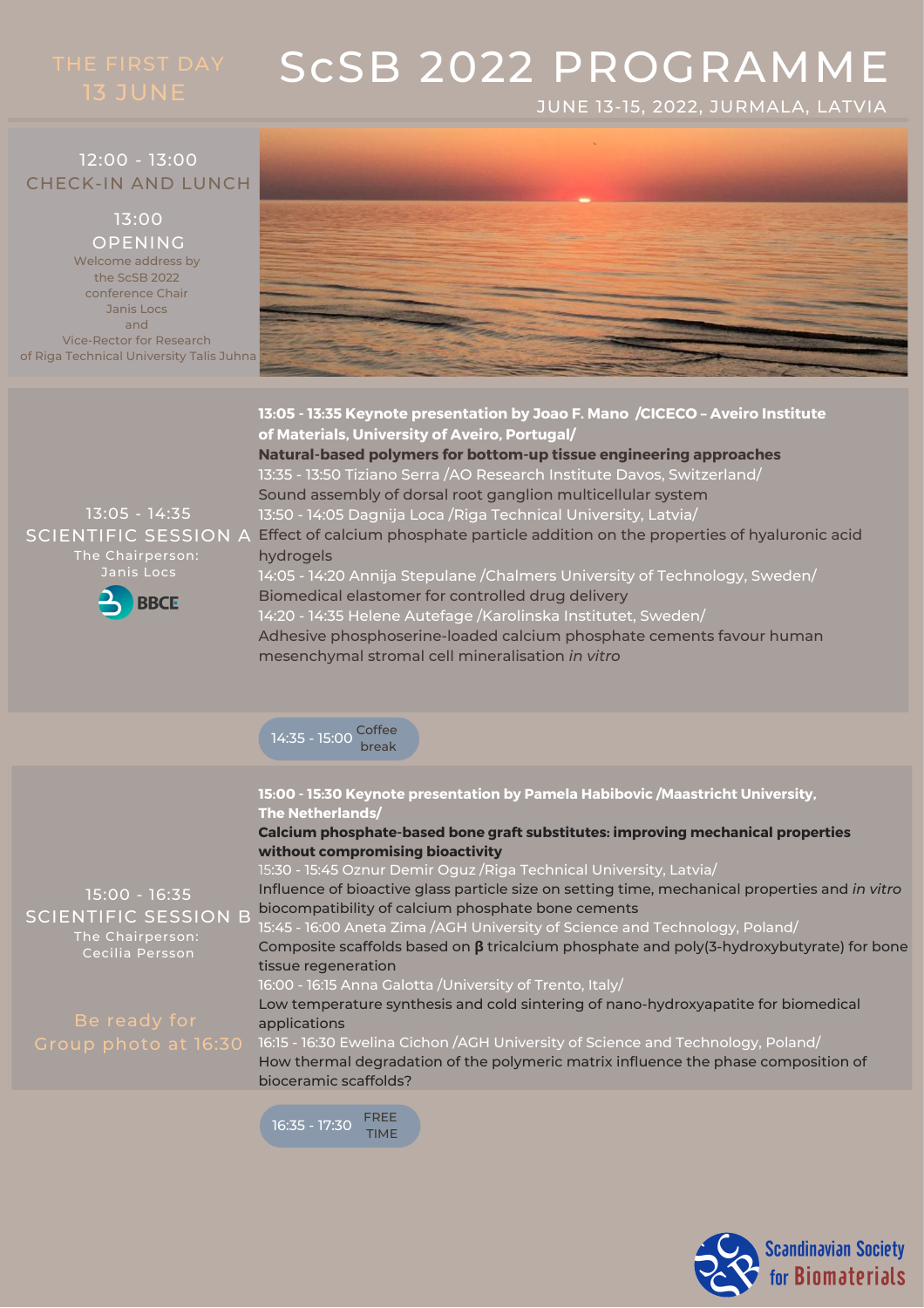## ScSB 2022 PROGRAMME JUNE 13-15, 2022, JURMALA, LATVIA

17:30 - 18:00 **Presentation by Mauro Alini** /AO Research Institute Davos, Switzerland/ NETWORKING CORNER at Lobby Bar

> STARTS AT 18:00 Welcome banquet & Poster Session "FEEL, ENJOY & TASTE LATVIA!" at Lobby Bar



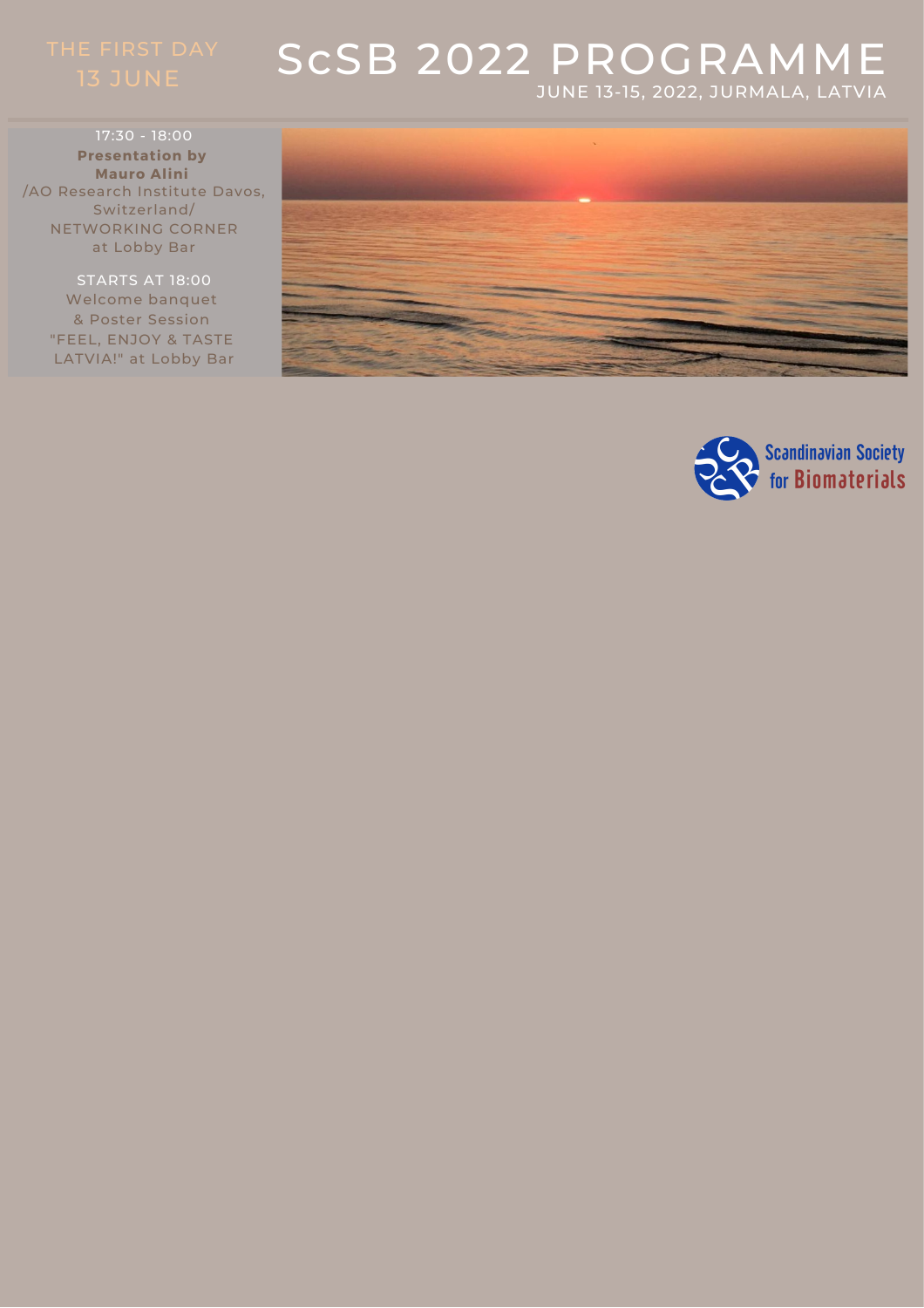JUNE 13-15, 2022, JURMALA, LATVIA

6:50 - 7:50 Perfect morning exercises. Beach workout.

Meeting point at Registration Desk



9:00 - 10:15 SCIENTIFIC SESSION C The Chairperson:



**9:00 - 9:30 Keynote presentation by Aldo R. Boccaccini /Institute of Biomaterials, University of Erlangen-Nuremberg, Germany/ Bioactive glass meets biofabrication: new approaches for tissue engineering scaffolds** 9:30 - 9:45 Diego Torres Ulloa /University of Manchester, The United Kingdom/ Silk fibroin conduits made with aligned nanofibres for peripheral nerve regeneration 9:45 - 10:00 Atif Abdul-Raouf /Uppsala University, Sweden/ A universal microfluidic platform for *in vitro* biomaterial evaluation 10:00 - 10:15 Vasiliki Tsikourkitoudi /Karolinska Institutet, Sweden/ Engineered calcium phosphate nanoparticles: a novel platform for drug delivery

10:15 - 10:45 Coffee break

10:45 - 12:15 SCIENTIFIC SESSION D The Chairperson: **10:45 - 11:15 Keynote presentation by Shweta Agarwala /Department of Electrical and Computer Engineering, Aarhus University, Denmark/ New frontiers in biodegradable materials and their application in healthcare** 11:15 - 11:30 Anna Blasi Romero /Uppsala University, Sweden/ On the introduction of reactive oxygen species-sensitive linkers onto cellulose nanofibrils: towards advanced wound healing solutions 11:30 - 11:45 Janne Koivisto /Karolinska Institutet, Sweden/ Composite culture substrate for osteoblast differentiation made from beta-tricalcium phosphate and collagen 11:45 - 12:00 Phillip Chivers /Karolinska Institutet, Sweden/ Hydrogel/nanoparticle composites as cheap and versatile biosensors 12:00 - 12:15 Marika Mosina /Riga Technical University, Latvia/ Biocompatible gallium doped hydroxyapatite

12:15 - 13:15 LUNCH

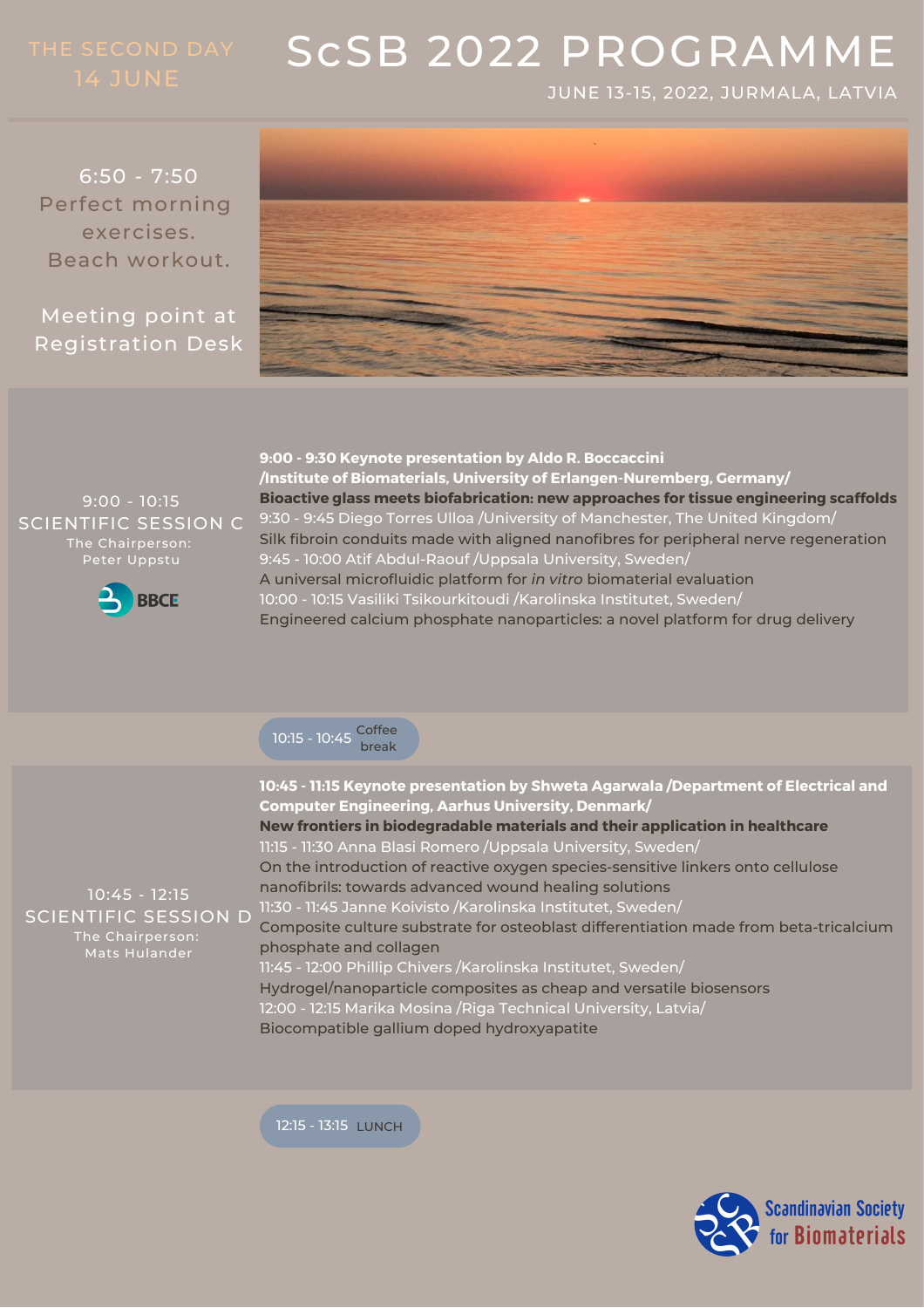JUNE 13-15, 2022, JURMALA, LATVIA



19:15 - 19:50 GENERAL ASSEMBLY

DINNER STARTS AT 21:00 Light House Jurmala Restaurant The address:

Meeting Point at the Hotel Registration Desk at 20:30, the reserved bus leaves at 20:35. You can choose to go by the ScSB 2022 bus or have a nice walk with guide. There will 2 busses organized back to hotel: The first at 23:00

> Scandinavian Society for Biomaterials